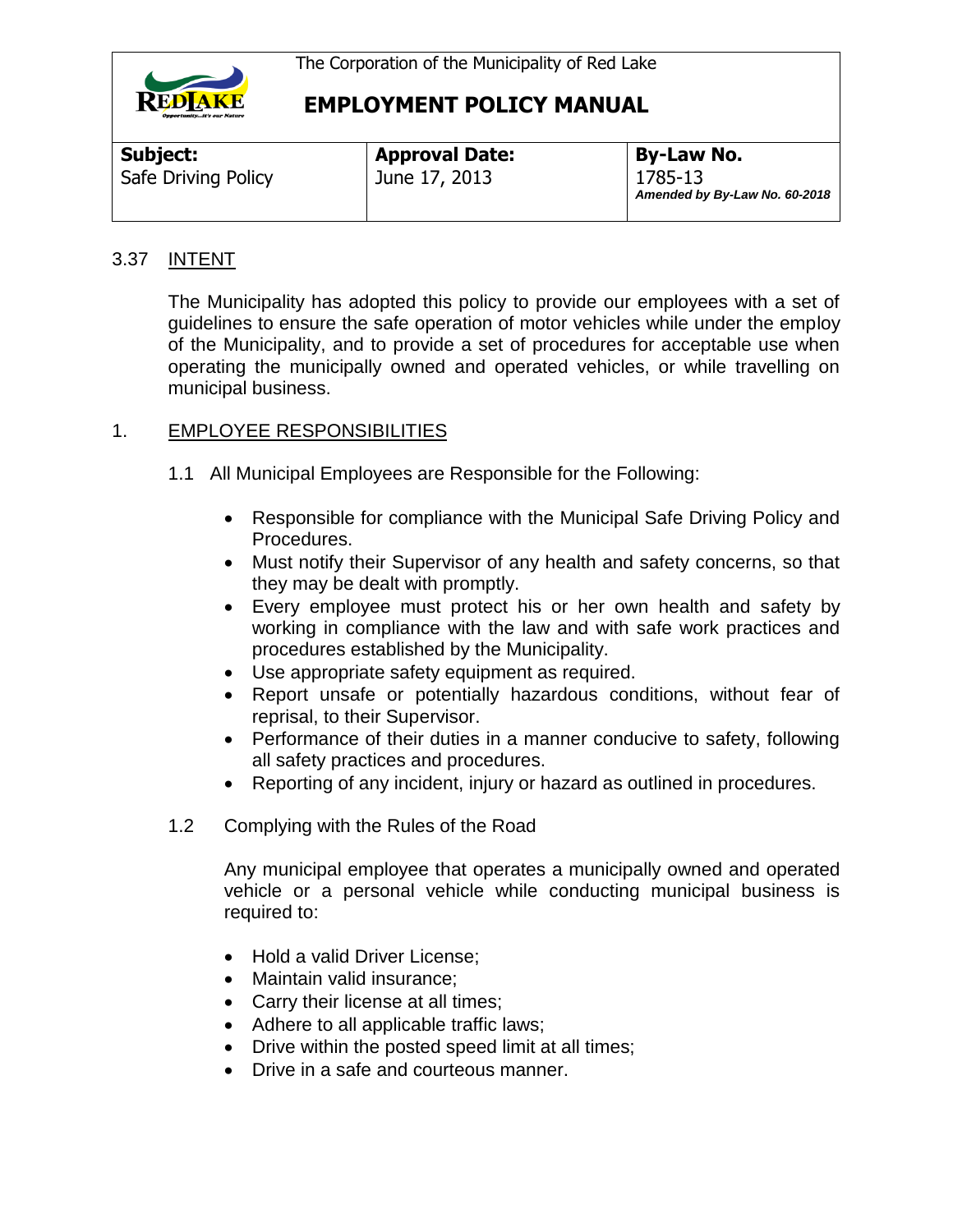

| Subject:            | <b>Approval Date:</b> | <b>By-Law No.</b>                        |
|---------------------|-----------------------|------------------------------------------|
| Safe Driving Policy | June 17, 2013         | 1785-13<br>Amended by By-Law No. 60-2018 |

#### 1.3 Safe Driving Techniques

- Drivers are expected to employ safe driving techniques at all times while operating municipally owned and operated vehicles, or while operating personally owned vehicles while on municipal business.
- Obey all posted speed limits and applicable traffic laws.
- Drivers should maintain a safe following distance between them and the vehicle in front of them, using the 3-6 second rule, depending on vehicle length.
- Avoid risk-taking when driving.
- When changing lanes, drivers must check mirrors and blind spots, and start signaling well before they begin to change lanes.
- 1.4 Speeding
	- Municipal employees are directed to drive within the posted speed limit at all times.
	- Vehicles should be operated at speeds that are safe for the conditions, recognizing that, in some circumstances (such as rain or fog) this may be below the posted speed limit.
	- Emergency vehicle utilizing proper beacons and sirens may exceed the posted highway speed limit by a maximum of 20 kilometers per hours when responding to an emergency.
		- At all other times they must drive within the posted speed limit.
		- When driving in an area with a posted speed limit of 50 kilometers per hour, the posted speed limit must never be exceeded.
- 1.5 Seatbelts and Other Safety Features

Municipal vehicles contain features that promote safer driving, such as seatbelt warning devices and daytime running lights.

Employees are required to:

- Wear a seatbelt all times, including all stages of pregnancy, and ensure that passengers do the same;
- Drive with the headlights on at all times; and
- Adjust headrests so the top of the rest is level with the top of the drivers and/or passengers head.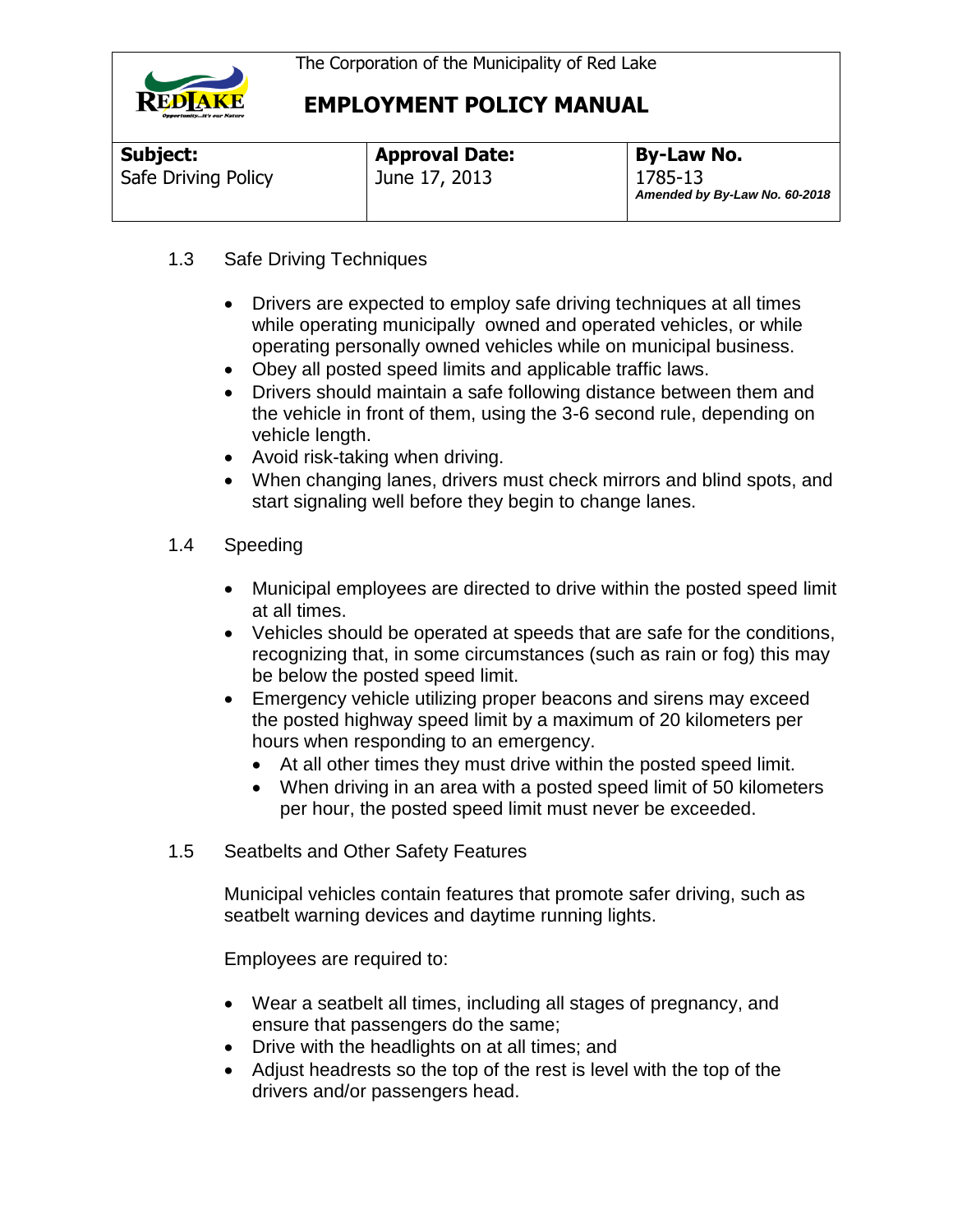

| Subject:            | <b>Approval Date:</b> | <b>By-Law No.</b>                        |
|---------------------|-----------------------|------------------------------------------|
| Safe Driving Policy | June 17, 2013         | 1785-13<br>Amended by By-Law No. 60-2018 |

- 1.6 Alcohol, Drugs and Driving
	- Employees are not permitted to drive if unfit to do so (e.g. under the influence of alcohol, marijuana, narcotics, medications, or other drugs that are likely to affect your alertness or driving performance).
	- Driving under the influence is against the law and will not be tolerated. Do not drive if you are unfit to do so.
	- Driving while under the influence of any substances that are likely to affect your driving performance will result in immediate dismissal.
	- Contact your Supervisor if you are unsure about your fitness to drive.
- 1.7 Fatigue
	- Fatigue is basically a lack of sleep. Driving when fatigued significantly increases injury risk by impairing driving skills or the inability to resist falling asleep at the wheel.
	- A good night's sleep is required before any long trip.
	- A general rule to remember is driving more than 16 hours since your last night's sleep is equivalent to driving with a blood alcohol level greater than .05.
	- Do not drive if you are unfit to do so. Contact your Supervisor if you are unsure about your fitness to drive.
- 1.8 Use of Mobile Phones
	- The Municipality strictly prohibits the use of mobile phones, and PDA's while operating the municipally owned and operated vehicles, or while operating a personal vehicle on the municipal business.
	- The use of hands-free mobile phones should be kept to a minimum when driving.
	- To make or receive calls:
		- Pull over and stop;
		- Allow a passenger to operate the phone;
		- Use voice mail and respond to the call at a safer time; or
		- **Let someone else drive, freeing you up to make or receive calls.**

Employees who choose to violate the policy will face disciplinary measures up to termination, or face legal responsibility if in the course and scope of their duties they are involved in a car accident and there is evidence that they were distracted because they were using their cell phone while driving, and the employer is sued.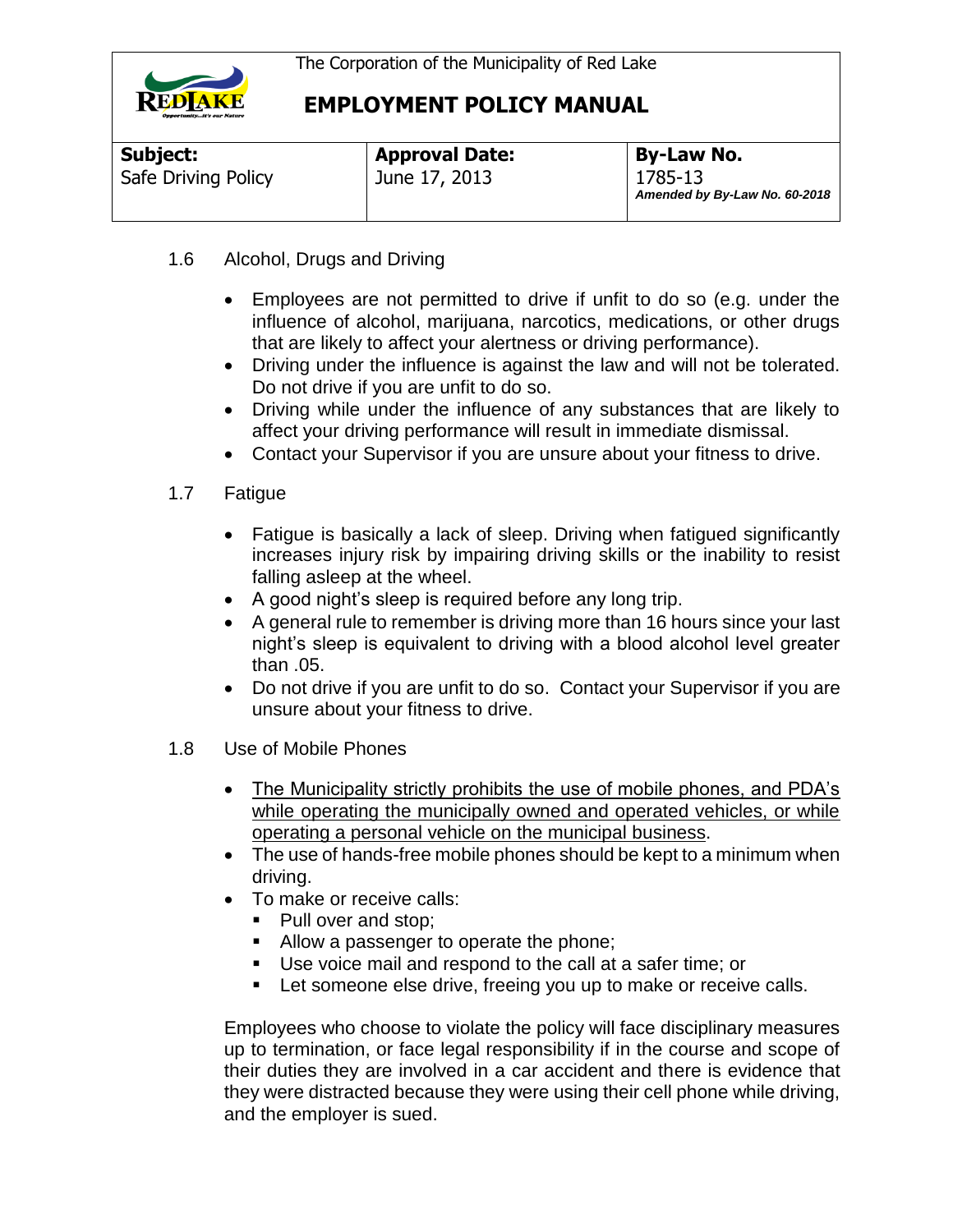

| Subject:            | <b>Approval Date:</b> | <b>By-Law No.</b>                        |
|---------------------|-----------------------|------------------------------------------|
| Safe Driving Policy | June 17, 2013         | 1785-13<br>Amended by By-Law No. 60-2018 |

#### 1.9 Avoid Distractions

- Distractions may include: Adjusting the radio, Mobile Phones, Food and Drink, Personal Grooming and other Electronic Devices (e.g. GPS devices, Laptops, etc.).
- Drivers are expected to make all necessary preparations prior to begin their journey, and should either pull over and stop their vehicle before using any electronic devices, eating or drinking, or attending to any personal grooming matters.
- 1.10 Vehicle Maintenance
	- Municipal owned and operated vehicles will be subject to the Vehicle Maintenance Policy.
	- Municipal employees that are required to operate a municipally owned and operated vehicle are required to complete a pre-trip safety check to ensure that the vehicle is up to date with maintenance and in safe operating condition.
	- In the event that a maintenance issue exists, employees are directed to fill out a vehicle maintenance form.
- 1.11 Inclement Weather
	- Inclement Weather may include Snow, Fog, Rain, Ice, Hail, and/or High Winds.
	- During periods of inclement weather, drivers should reduce their speed and drive in a safe fashion to allow for decreased visibility, decreased traction and increased stopping distances.
	- $\bullet$  In the event that the inclement weather is at a level that makes driving unsafe, or the roads are impassable, municipal employees are directed to stop their vehicle in a safe position, and wait until it is safe to proceed. If they have not yet left for their destination, drivers are directed to inform their Supervisor as soon as possible to alert them to the situation, and the inability to travel safely.